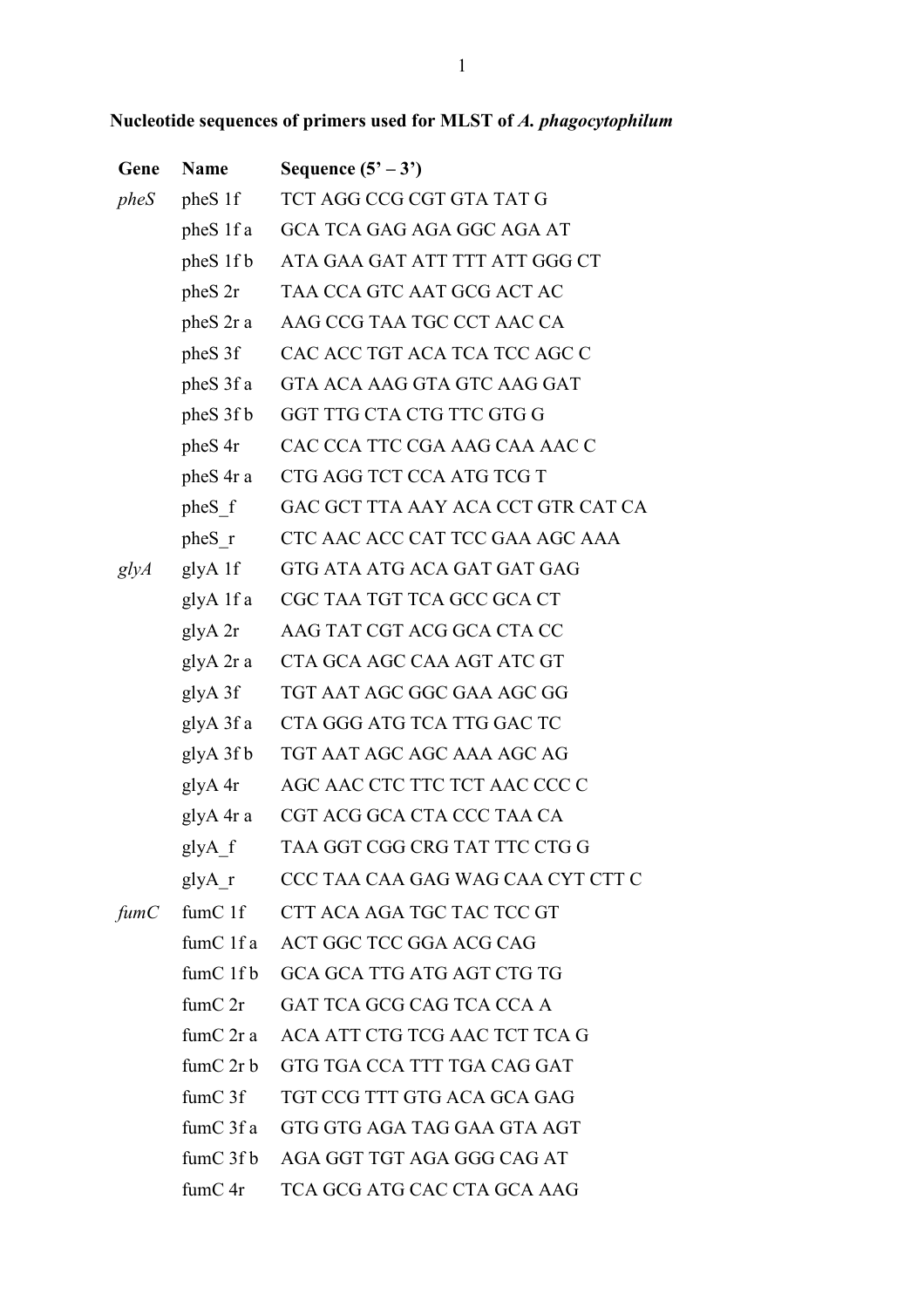|      | fumC 4r a                         | GAC AAG CTT CAG GGT AAC TG        |
|------|-----------------------------------|-----------------------------------|
|      | fumC 4r b                         | TGC TGC ATT ATC ATA ACC GAT       |
|      | fumC f                            | CTT TAC CAG CTT GCA CAA GG        |
|      | $f \text{um} C \rightharpoondown$ | AGC GAT GCM CCY AGC AAA G         |
| mdh  | mdh 1f                            | GTA TTC GTA GAT GTG ATG GA        |
|      | mdh 1f a                          | GTG TTG CGG GTA TCT GTC A         |
|      | mdh 2r                            | CCA CAG CTT ATA AGG TCT GA        |
|      | mdh 2r a                          | TCC TCC CTT GCG AGT CCT           |
|      | mdh 3f                            | TGT GCC ACG GGG GAA GTT ATT G     |
|      | mdh 4r                            | AGG CAA CAT AAG GTC ACC GTG C     |
|      | mdh 4r a                          | CAC ATC CTC AGA ACT CAG AC        |
|      | mdh f                             | AGG AGY TGG TAT TCG TWG ATG T     |
|      | mdh r                             | GCA ACA TAA GRT CAC CRT GC        |
| sucA | suc $A$ 1f                        | GCT TGC TAT GGA GTA TCG TG        |
|      | sucA 1f a                         | GAA GCT GTG GTA GCA GTT AC        |
|      | suc $A$ 2r                        | CAA ATA TTC CGC ACC TGT AG        |
|      | sucA 2r a                         | TTC CCA TAT CAC AAG AAC ATC       |
|      | sucA 3f                           | ATG AGC CTA TGT TTA CGC AGC       |
|      | sucA 3f a                         | AGA CGT TGT GAT AGA TGT GG        |
|      | sucA 4r                           | TCT TCA CCA GAT AGA CGC ACC C     |
|      | sucA 4r a                         | CAT GGC GGT GCG AGA AAG T         |
| dnaN | $dnaN$ 1f                         | AGA CAT ATC AAT AGA AGC GTG       |
|      | dnaN 1f a                         | GAA GCT AAG GGC TCA GTT AT        |
|      | $dnaN$ $2r$                       | CAA TTG ATA CAC TAT TAC CGC A     |
|      | $dnaN$ 2r a                       | CGC TGA ACT TAA TAC CAA CTT A     |
|      | dnaN 3f                           | TAG TGG CGT GTG GAA ATG CGA G     |
|      | dnaN3fa                           | TAG TGG CGT GTG GAA ATG CGC G     |
|      | dnaN3fb                           | AGC GGA CGT TAG GTT CAA AC        |
|      | dnaN <sub>4r</sub>                | GTC TGG AAA CGT ACC GTC CAA C     |
|      | $dnaN$ 4r a                       | ACT ACT GAT ACA CGG TCT AC        |
|      | $dnaN$ f                          | GTT AGG TTC AAA CTT AAT GAT GGC A |
|      | $dnaN$ r                          | GGT CYA CTG CAC YCT GCA A         |
| atpA | atpA 1f                           | CTC AAG ATT CTT AGA GAG AGA       |
|      | atpA 1f a                         | ATA GAG AAC TTT GGT GGT CC        |
|      | atpA 2r                           | ATA GCA CAA GCA GCA TAA GG        |